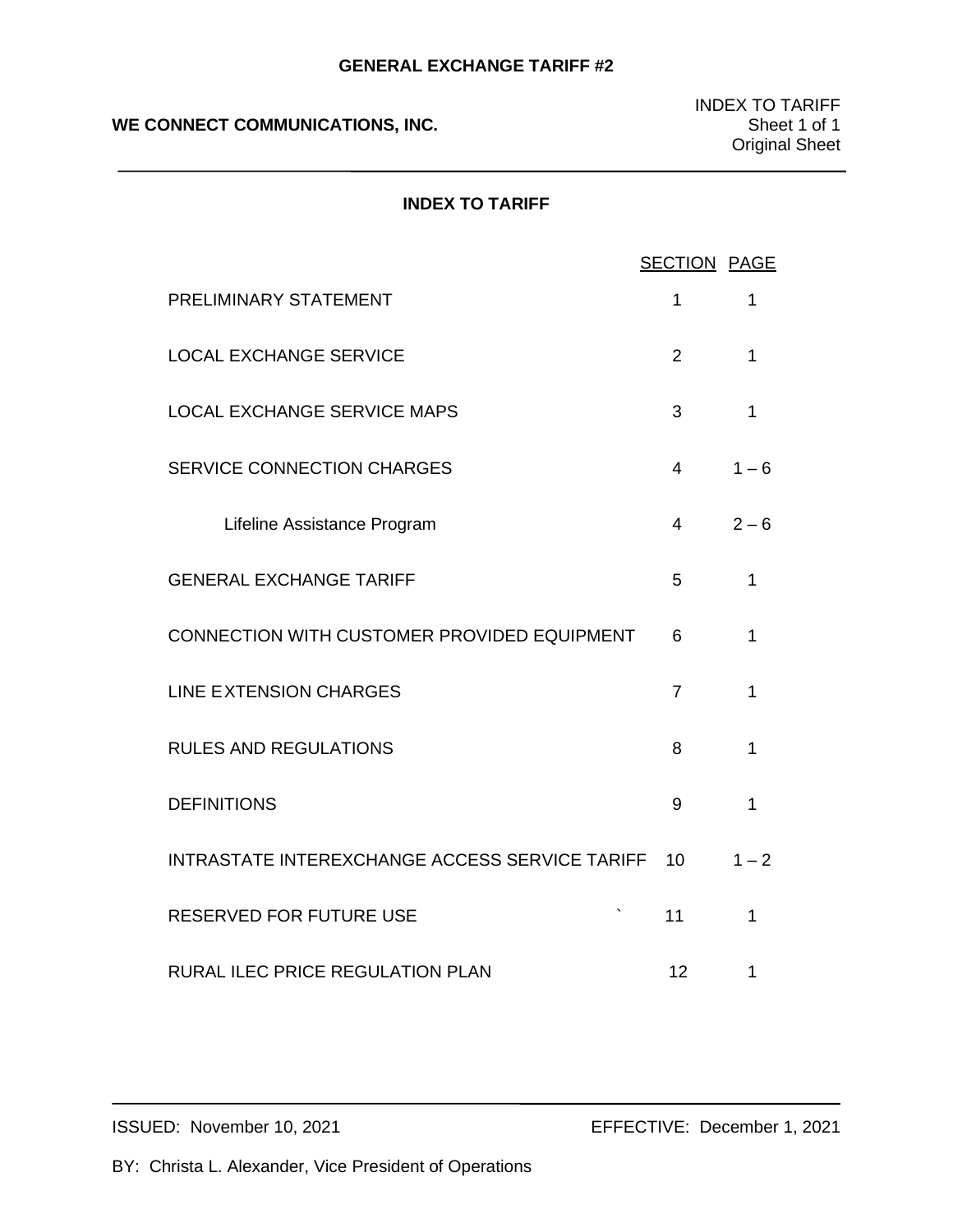Section 1 Original Sheet

# **PRELIMINARY STATEMENT**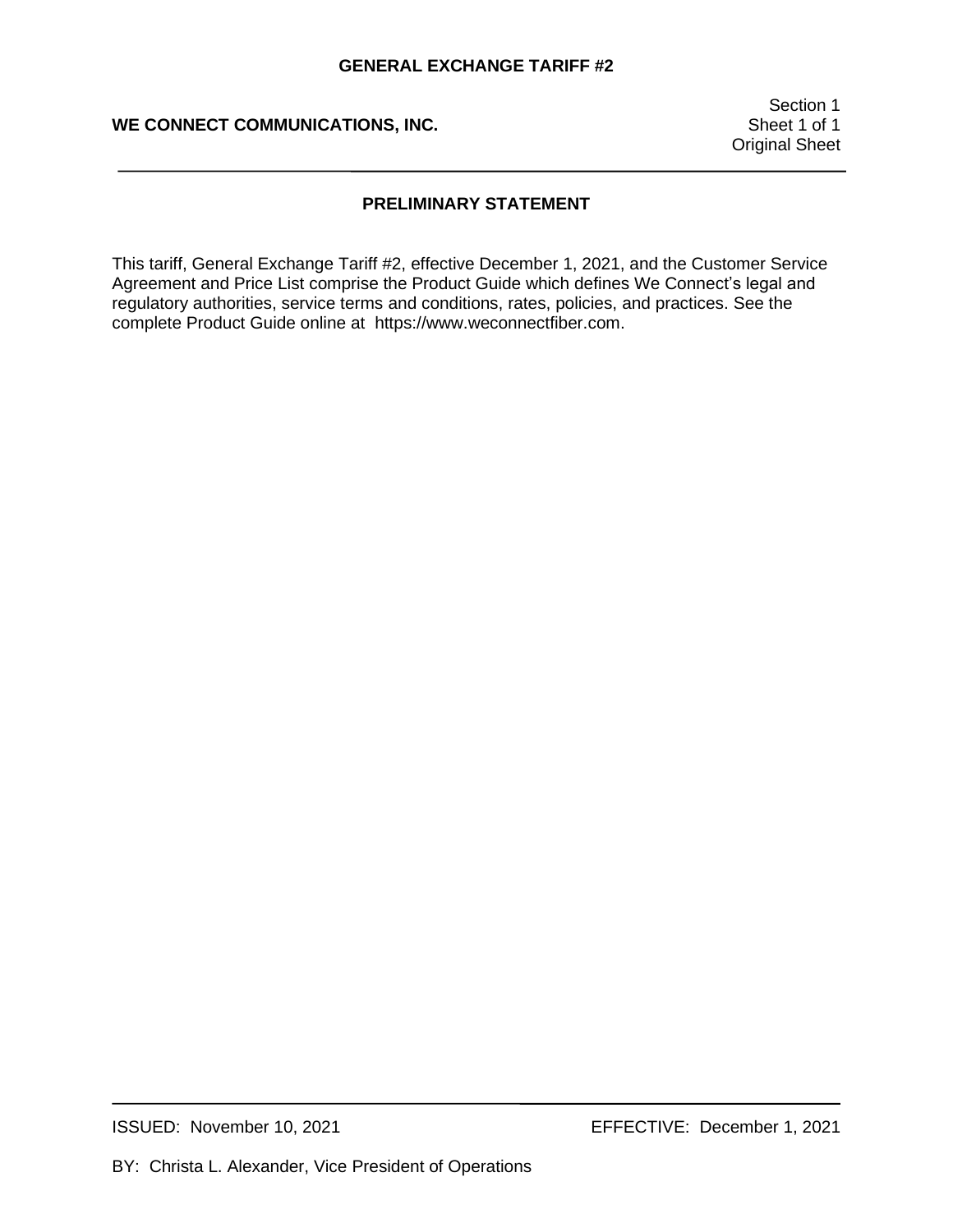Section 2 Original Sheet

## **LOCAL EXCHANGE SERVICE**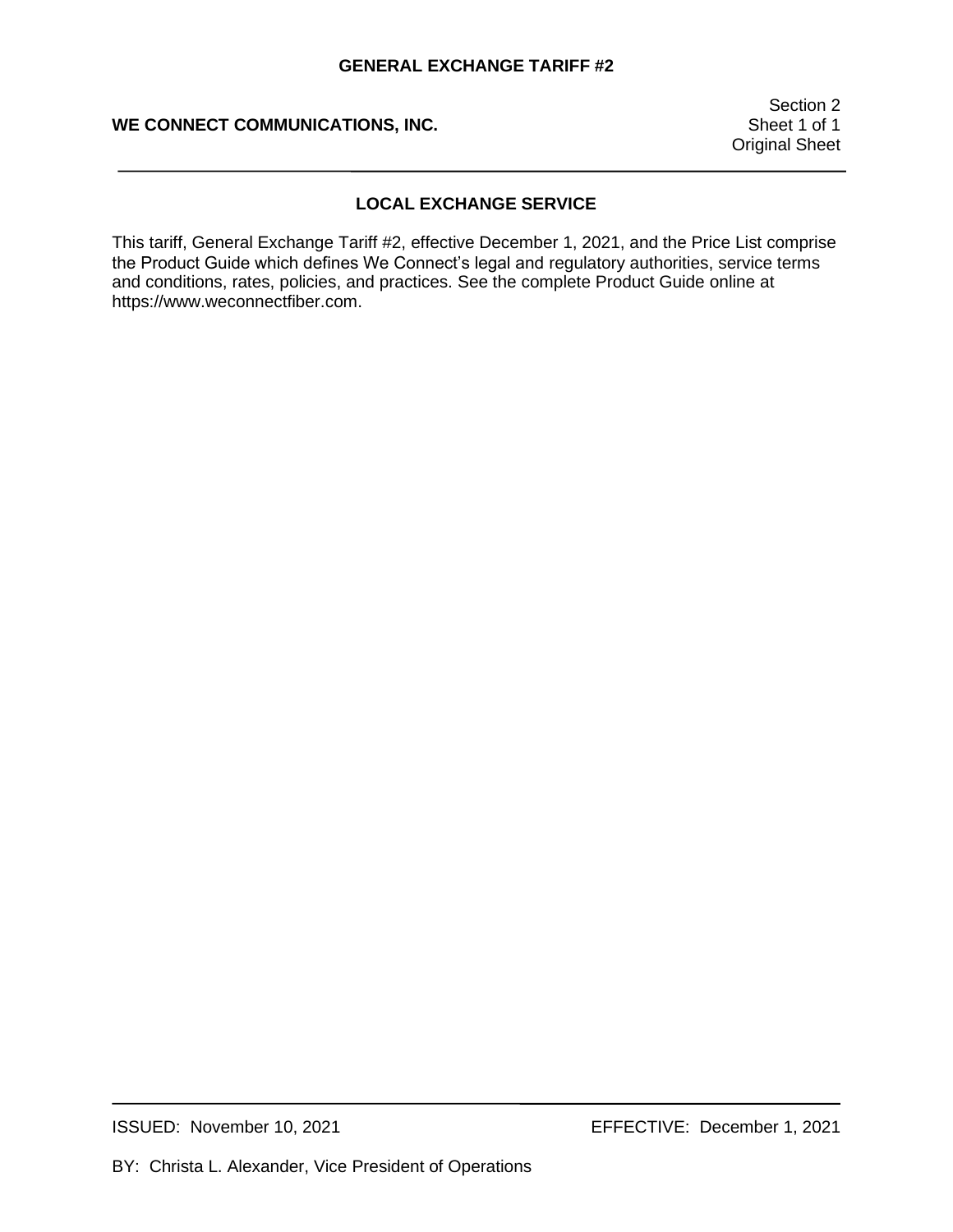Section 3 Original Sheet

## **LOCAL EXCHANGE SERVICE MAP**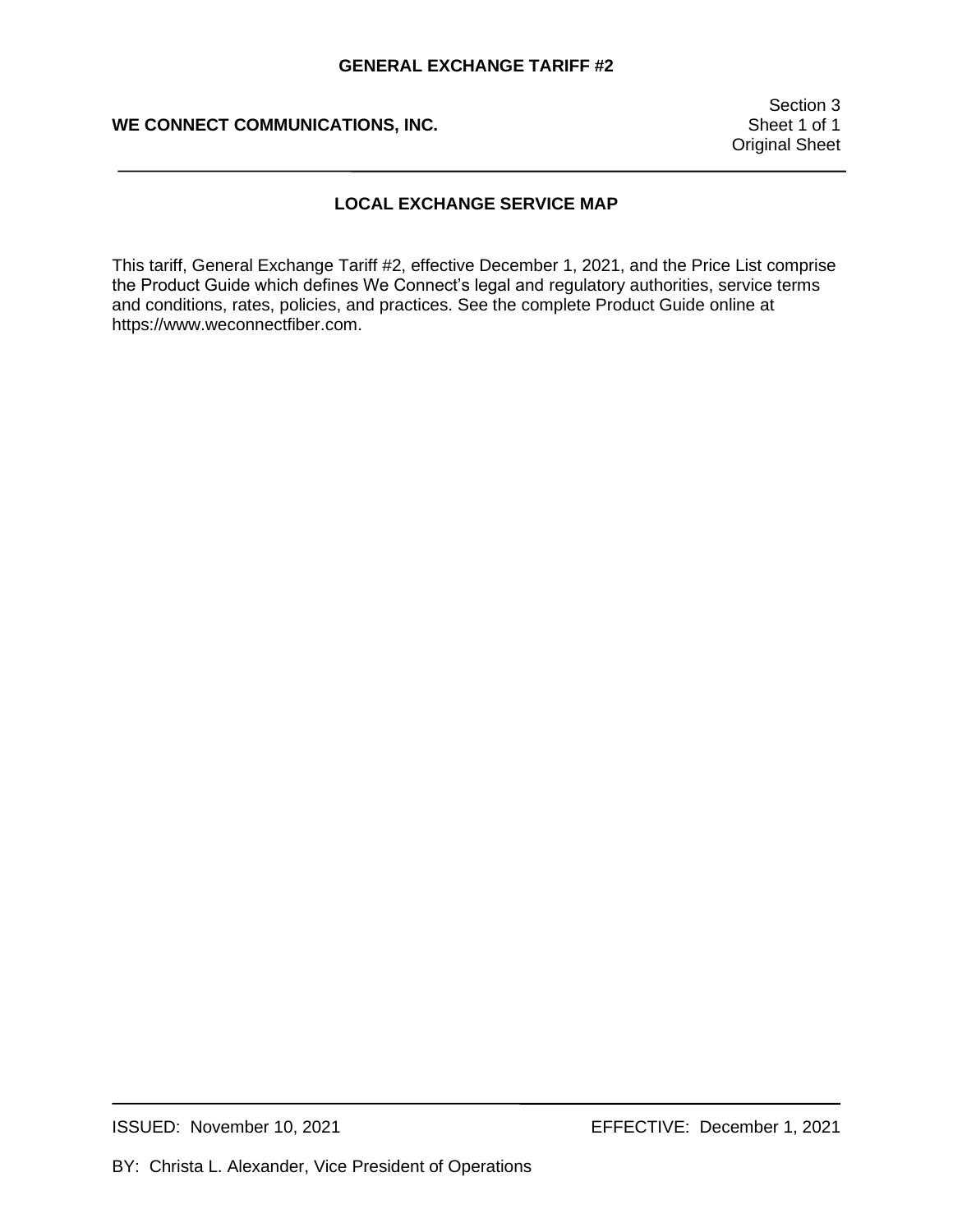Section 4 Original Sheet

## **SERVICE CONNECTION CHARGES**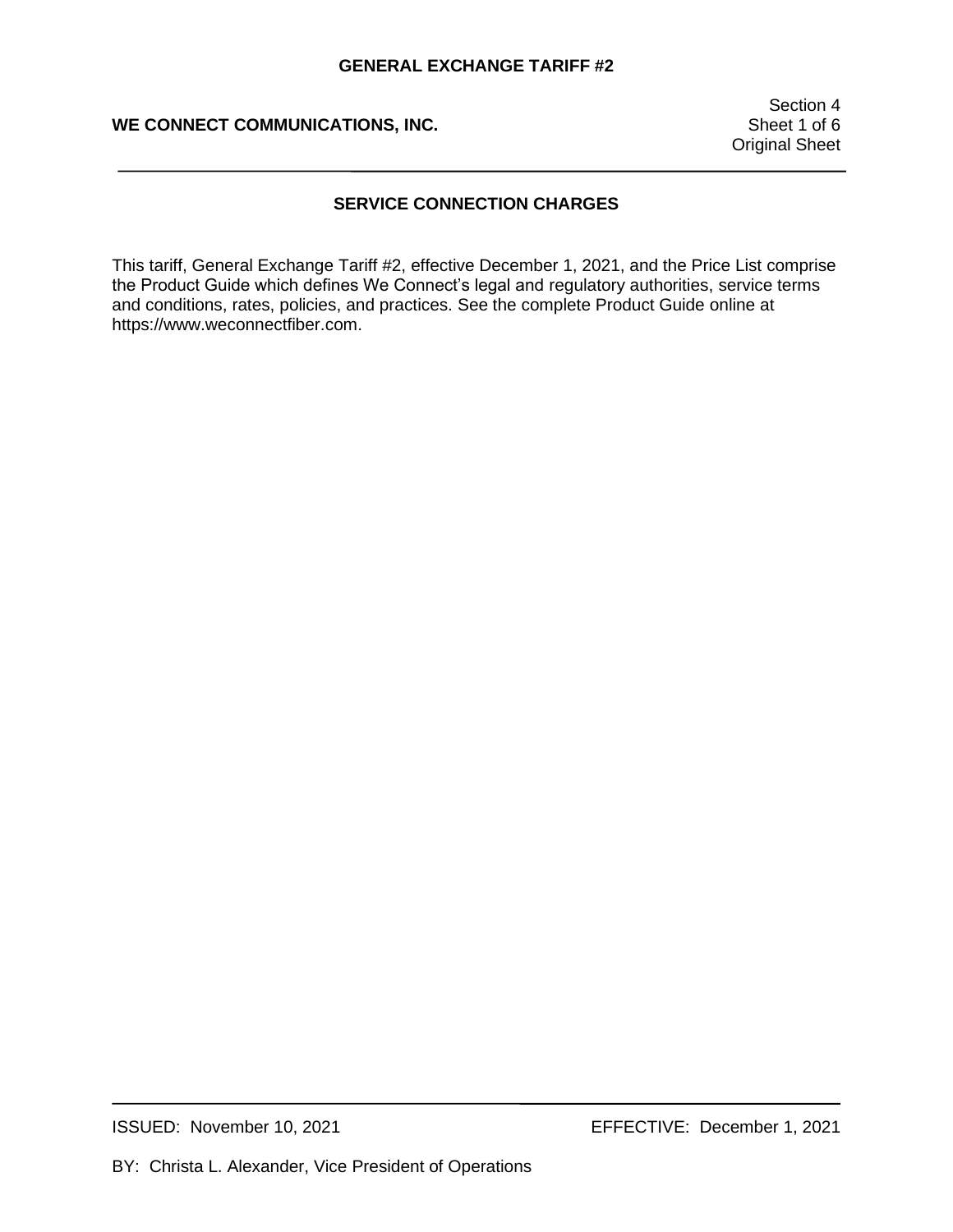# **WE CONNECT COMMUNICATIONS, INC.** And the state of  $\frac{3}{10}$  of 6

#### **SERVICE CONNECTION CHARGES**

#### **LOW-INCOME ASSISTANCE PROGRAM**

### **GENERAL**

The Company, as part of its obligations as an Eligible Telecommunications Carrier, offers a lowincome assistance program. This program, Lifeline Assistance, is offered under the terms and conditions provided below:

- 1. **Lifeline Assistance** 
	- A. General
		- 1. Lifeline Assistance is a non-transferable retail service offering for which qualifying residential low-income subscribers pay reduced charges, as provided for below. Lifeline Assistance enables eligible participating subscribers to pay reduced charges for either voice telephone service (voice), broadband internet access service (broadband), or bundled voice and broadband services.
		- 2. Voice telephone service includes the following services: voice-grade access to the public switched network or its functional equivalent; local usage; access to emergency services; and toll limitation.
		- 3. Broadband service includes the following: the capability to transmit data to and receive data from all or substantially all internet endpoints, including any capabilities that are incidental to and enable the operation of the communications service but excluding dial-up service.
	- B. Regulations

A subscriber is eligible for Lifeline Assistance if:

- 1. The subscriber's household income is at or below 135 percent of the Federal Poverty Guidelines, or
- 2. The subscriber or another member of the subscriber's household, receives benefits from one or more of the following qualifying federal programs:
	- a. Medicaid
	- b. Supplemental Nutrition Assistance Program (SNAP) formerly "Food Stamps"
	- c. Supplemental Security Income (SSI)
	- d. Veterans Pension and Survivor Benefit Programs
	- e. Section 8 Federal Public Housing Assistance (FPHA)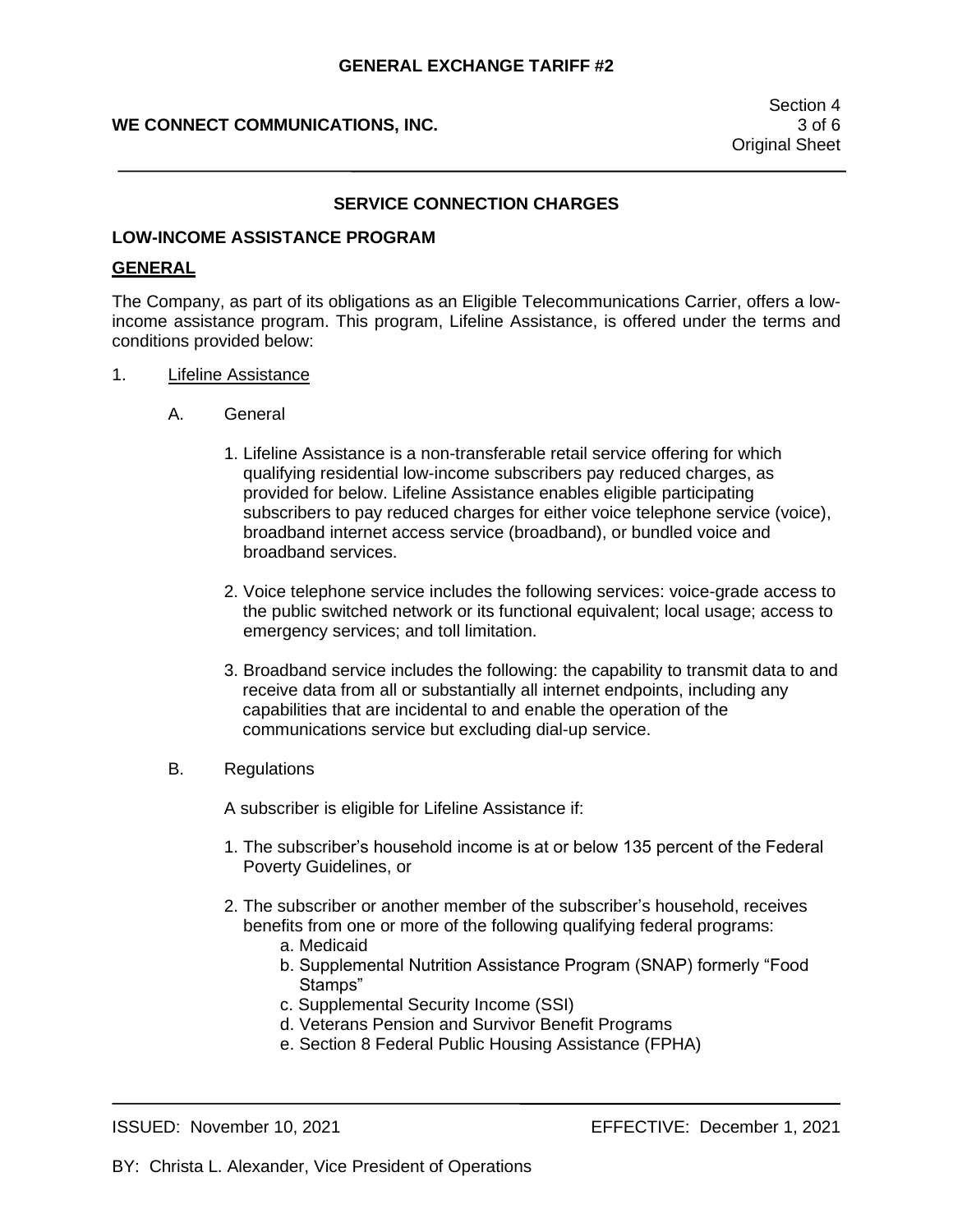# **WE CONNECT COMMUNICATIONS, INC.** And the state of  $\frac{3}{10}$  of 6

### **SERVICE CONNECTION CHARGES**

#### **LOW-INCOME ASSISTANCE PROGRAM (continued)**

- 1. Lifeline Assistance (continued)
	- B. Regulations (continued)
		- 3. In addition to meeting the qualifications provided in paragraph 1. or 2. of this section (1.B), in order to constitute a qualifying low-income customer, a customer must not already be receiving a Lifeline service (voice or broadband from either a wireless provider or fixed provider), and there must not be anyone else in the subscriber's economic household subscribed to a Lifeline service. Further, to receive a Lifeline Benefit for a broadband connection, the customer must subscribe to a broadband service that meets the minimum service standards set forth in section 54.408 of the FCC rules.
		- 4. The Universal Service Administration Company (USAC) has implemented the National Lifeline Eligibility Verifier through which all Lifeline applicants must be approved. To become a recipient of Lifeline benefits, subscribers must apply directly with USAC via paper forms to be mailed in by the applicant or apply via the Lifeline National Verifier Consumer Portal or Carrier Portal.
		- 5. A subscriber may elect at the time of subscription of voice Lifeline Assistance to receive toll limitation as part of Lifeline Assistance. "Toll limitation" is a service that allows a subscriber to elect not to permit the completion of outgoing toll calls from the subscriber's residence.
		- 6. Voice Lifeline Assistance will not be disconnected for non-payment of toll charges unless the Company offers toll limitation without charge.
		- 7. The Company may not collect a service deposit in order to initiate voice only Lifeline Assistance if the qualifying low-income subscriber voluntarily elects toll blocking from the Company or if the qualifying low-income subscriber elects a calling plan that does not distinguish between toll and non-toll calls in its pricing. If toll blocking is unavailable, then the Company may charge a service deposit.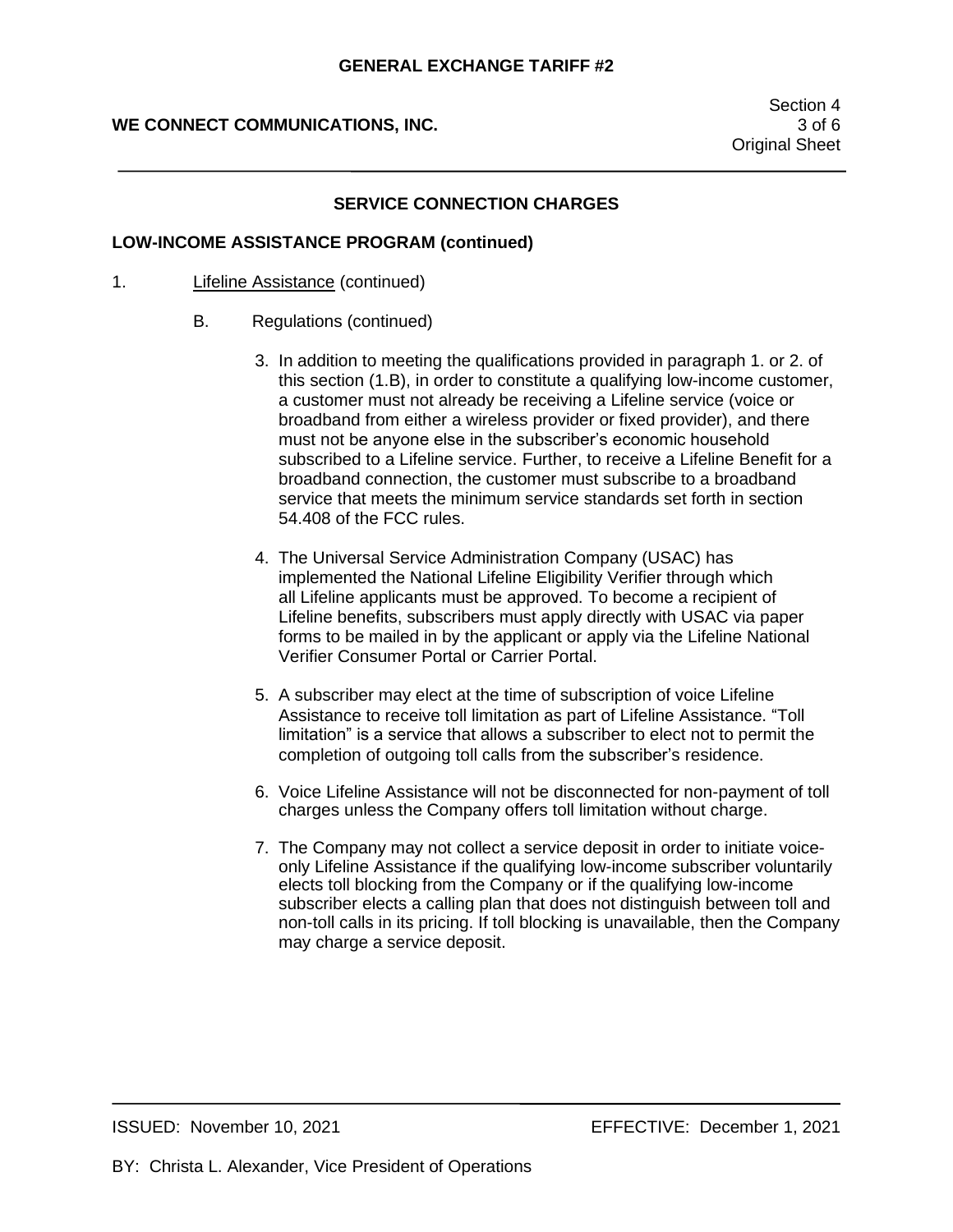### **SERVICE CONNECTION CHARGES**

#### **LOW-INCOME ASSISTANCE PROGRAM (continued)**

- 1. Lifeline Assistance (continued)
	- B. Regulations (continued)
		- 8. Only one Lifeline service is available per residential household pursuant to FCC Order 12-11. A household is any individual or group of individuals who are living together at the same address as one economic unit. A household may include related and unrelated persons. An "economic unit" consists of all adult individuals contributing to and sharing in the income and expenses of a household. An adult is any person eighteen years or older. When an adult having no or minimal income and living with someone who provides financial support to them, both people shall be considered part of the same household. Children under the age of eighteen living with their parents or guardians are considered to be part of the same household as their parents or guardians. A household is not permitted to receive Lifeline benefits from multiple providers.
		- 9. A Lifeline customer may subscribe to any local service offering available to other residential customers.
		- 10. The PIC charge will not be billed to Lifeline customers who subscribe to toll blocking and do not presubscribe to a long-distance carrier.
		- 11. If an eligible customer chooses the support for voice service, then the Company shall apply the baseline payments received by the Administrator of the federal Lifeline Assistance program to waive the qualifying customer's Subscriber Line Charge. The Company shall apply any additional federal support amount to the qualifying customer's basic local exchange service rate.
		- 12. Partial payments that are received from Lifeline customers who choose the support for voice service shall first be applied to local service charges and then to any outstanding charges.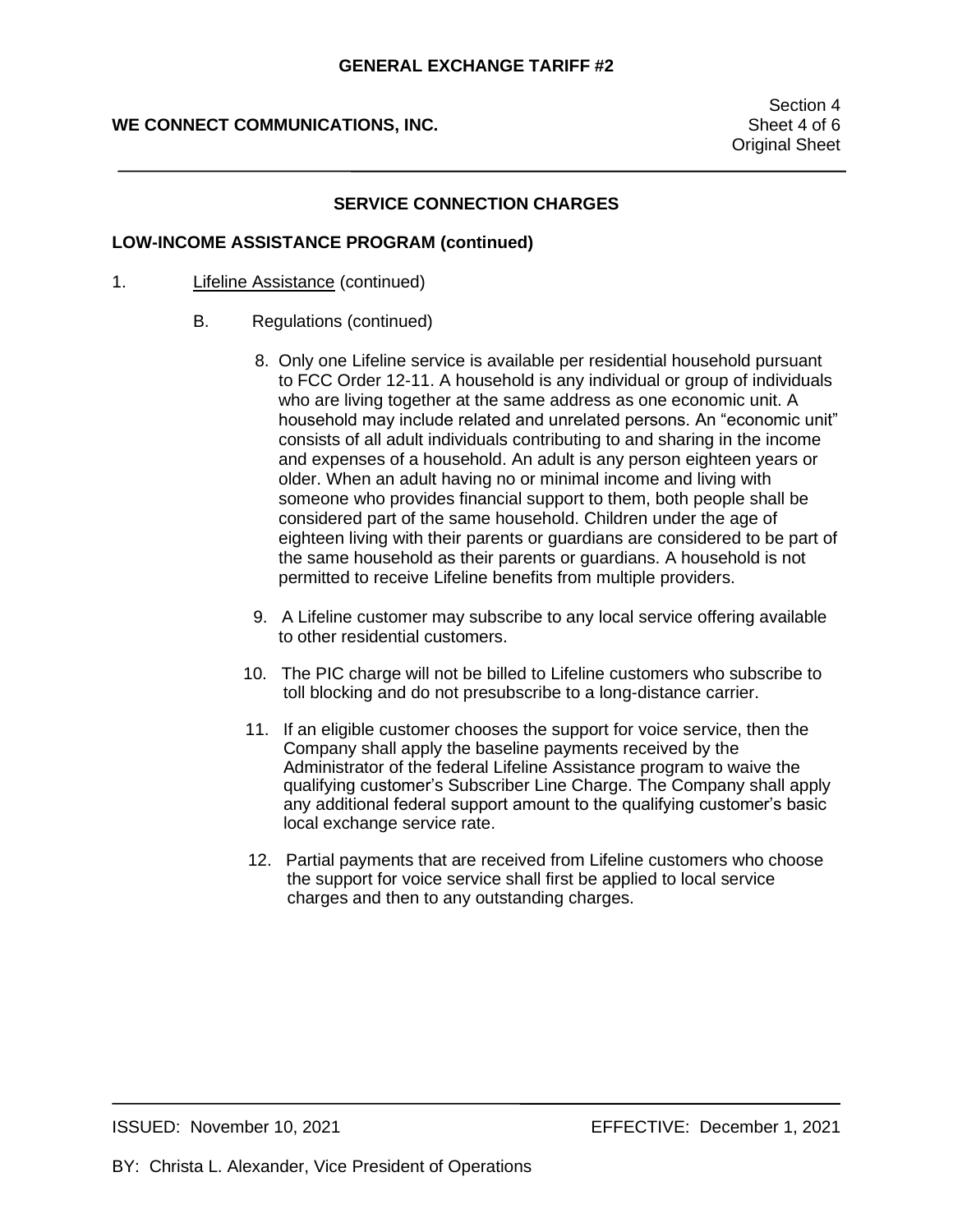#### **SERVICE CONNECTION CHARGES**

#### **LOW-INCOME ASSISTANCE PROGRAM (continued)**

- 1. Lifeline Assistance (continued)
	- C. Credits
		- 1. The following bill credits will apply for each eligible customer who qualifies for and is enrolled in Lifeline Assistance.
			- a. The Lifeline benefit for broadband service or bundled voice and broadband services meeting the minimum service standards is \$9.25 monthly.
			- b. The Lifeline benefit for voice services or bundled voice and broadband services that do not meet the minimum service standards will adhere to the following schedule.
				- i. December 1, 2019, the support amount decreases to \$7.25 per month.
				- ii. December 1, 2020, the support amount decreases to \$5.25 per month.
				- iii. December 1, 2021, the support decreases to \$0.00 unless there is only one Lifeline provider in a Census Block. In such a case, voice services support remains at \$5.25 per month.
		- 2. The benefit amount will not exceed the basic charge for local telephone service, which includes the Subscriber Line Charge, access line, and local usage.
		- 3. Pursuant to FCC Rules 47 C.F.R. Section 54.403, the Lifeline support for stand alone voice services and bundled voice and broadband services which do not meet the minimum service standards set forth in section 54.408 of the FCC rules will be phased out per the schedule found in Article C.1.b above.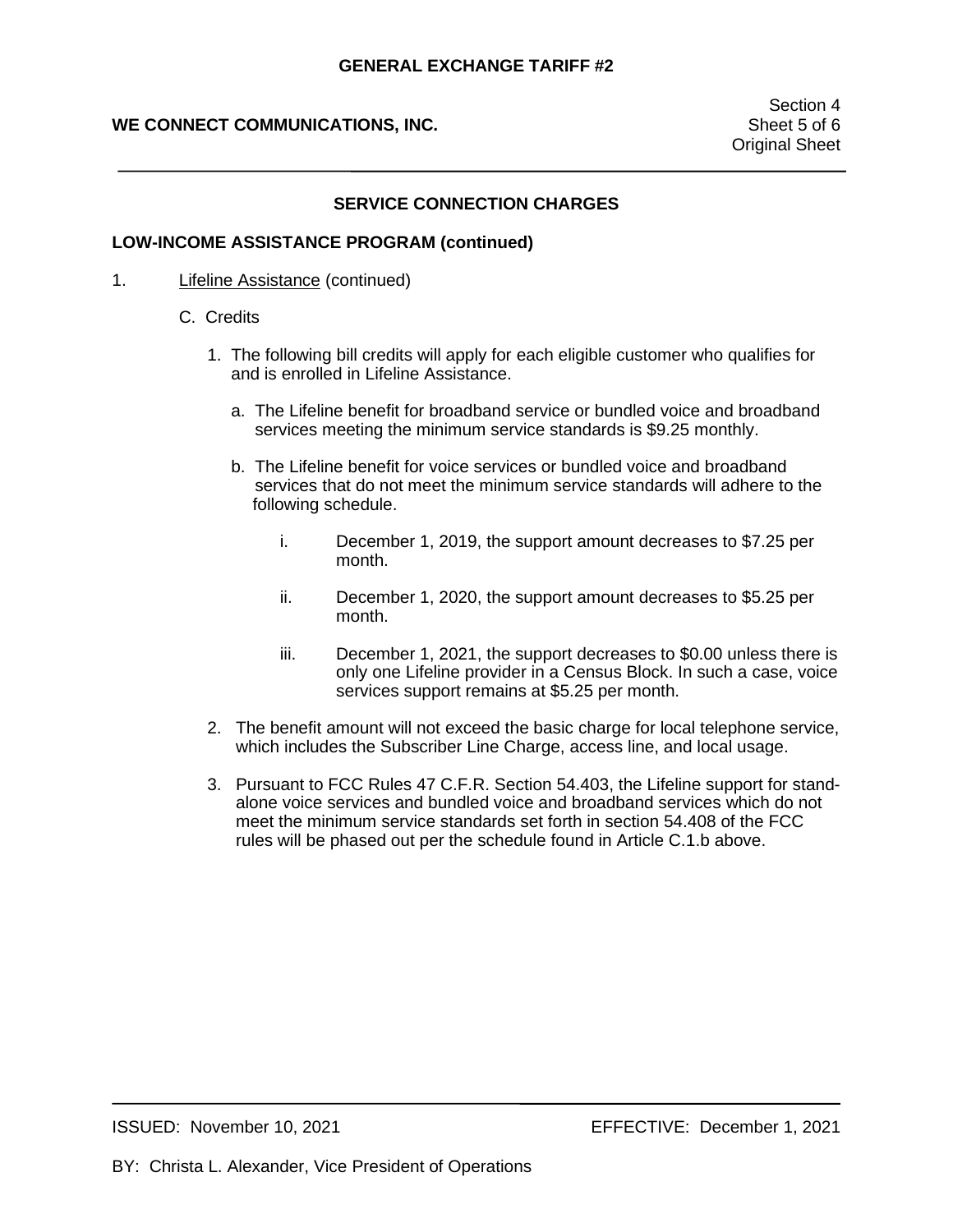# **SERVICE CONNECTION CHARGES**

### 2. Link-Up

*The Link-Up Assistance Program for non-tribal lands has been discontinued pursuant to FCC Order 12-11.*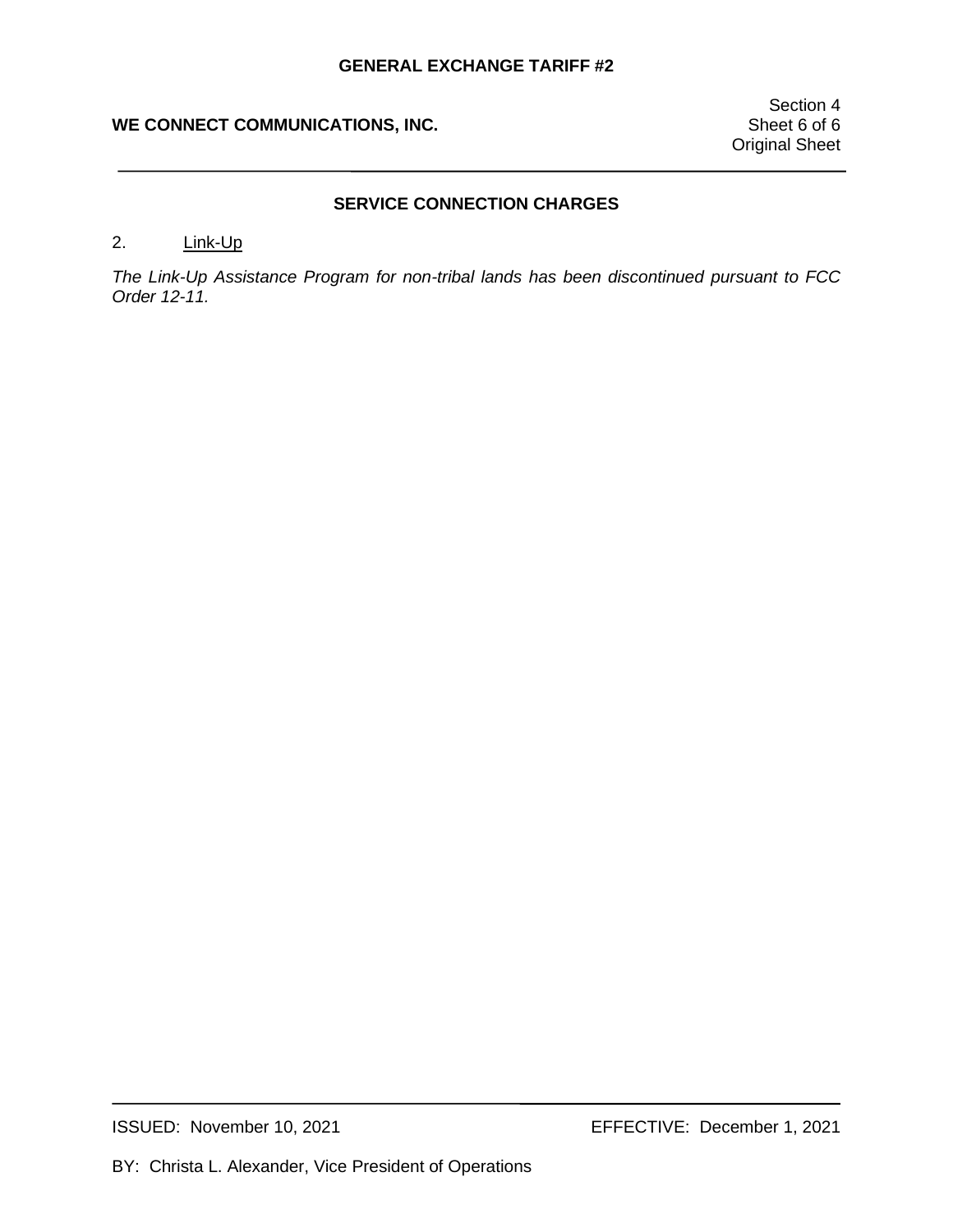Section 5 Original Sheet

# **GENERAL EXCHANGE TARIFF**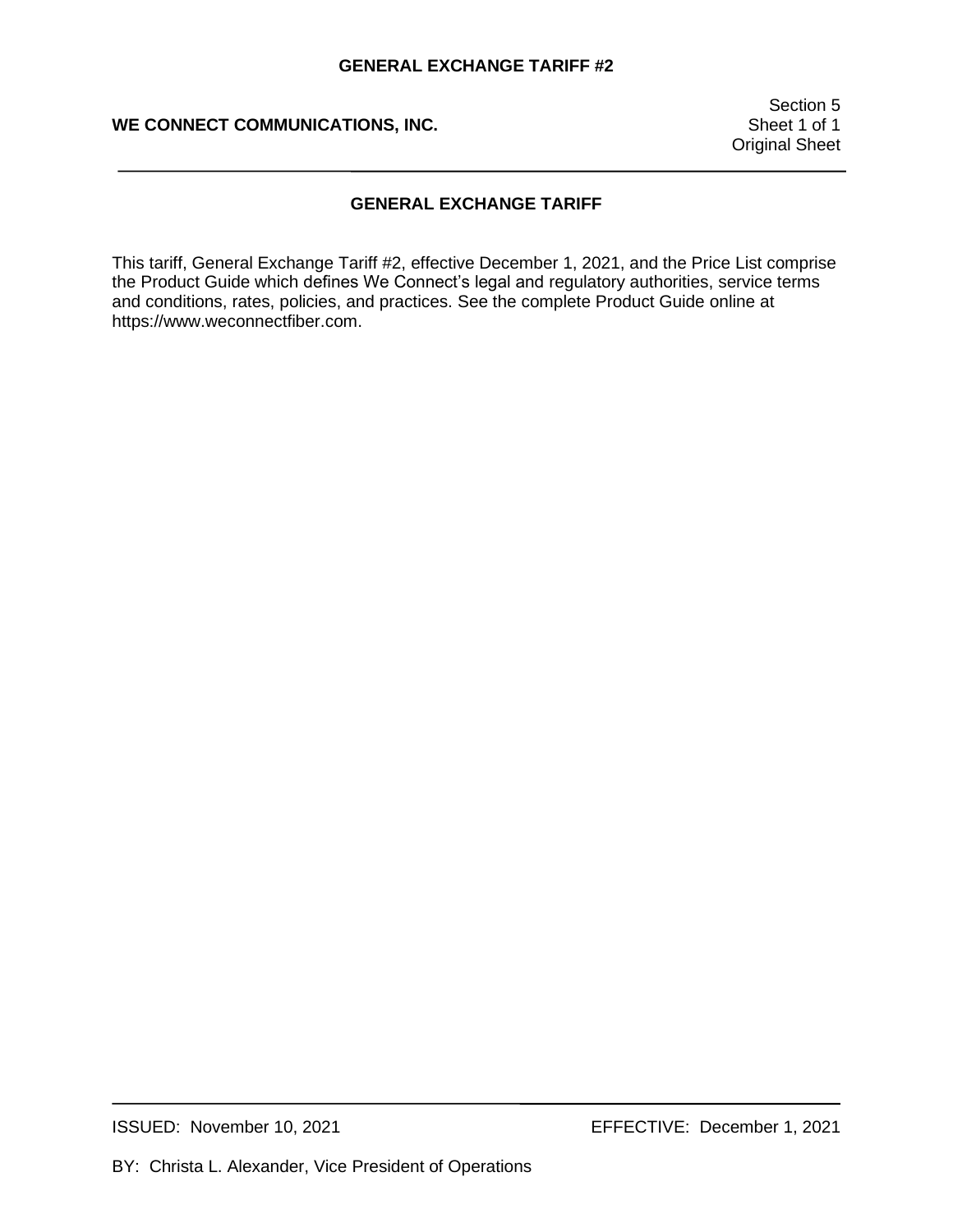Section 6 Original Sheet

# **CONNECTION WITH CUSTOMER PROVIDED EQUIPMENT AND FACILITIES**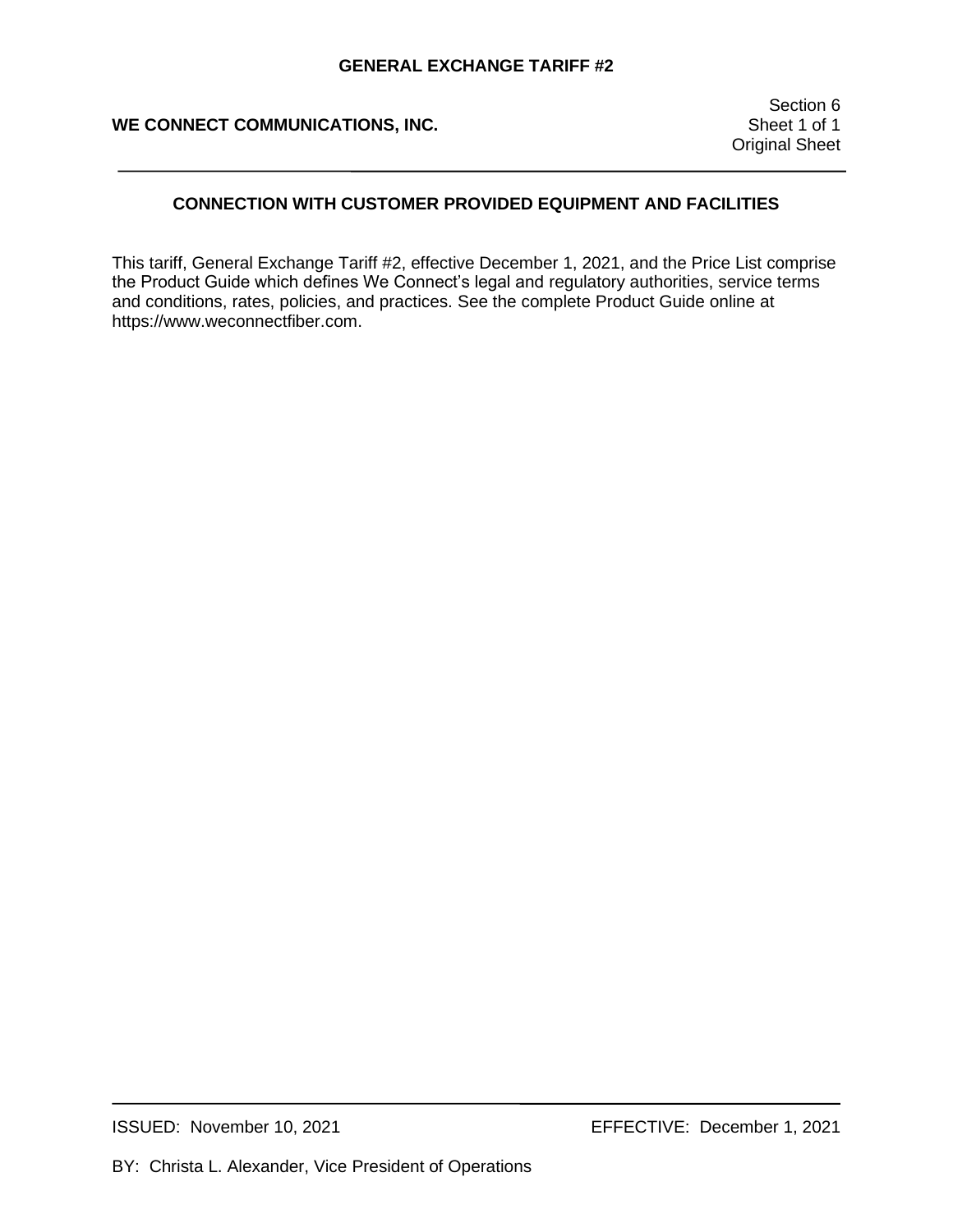Section 7 Original Sheet

# **LINE EXTENSION CHARGES**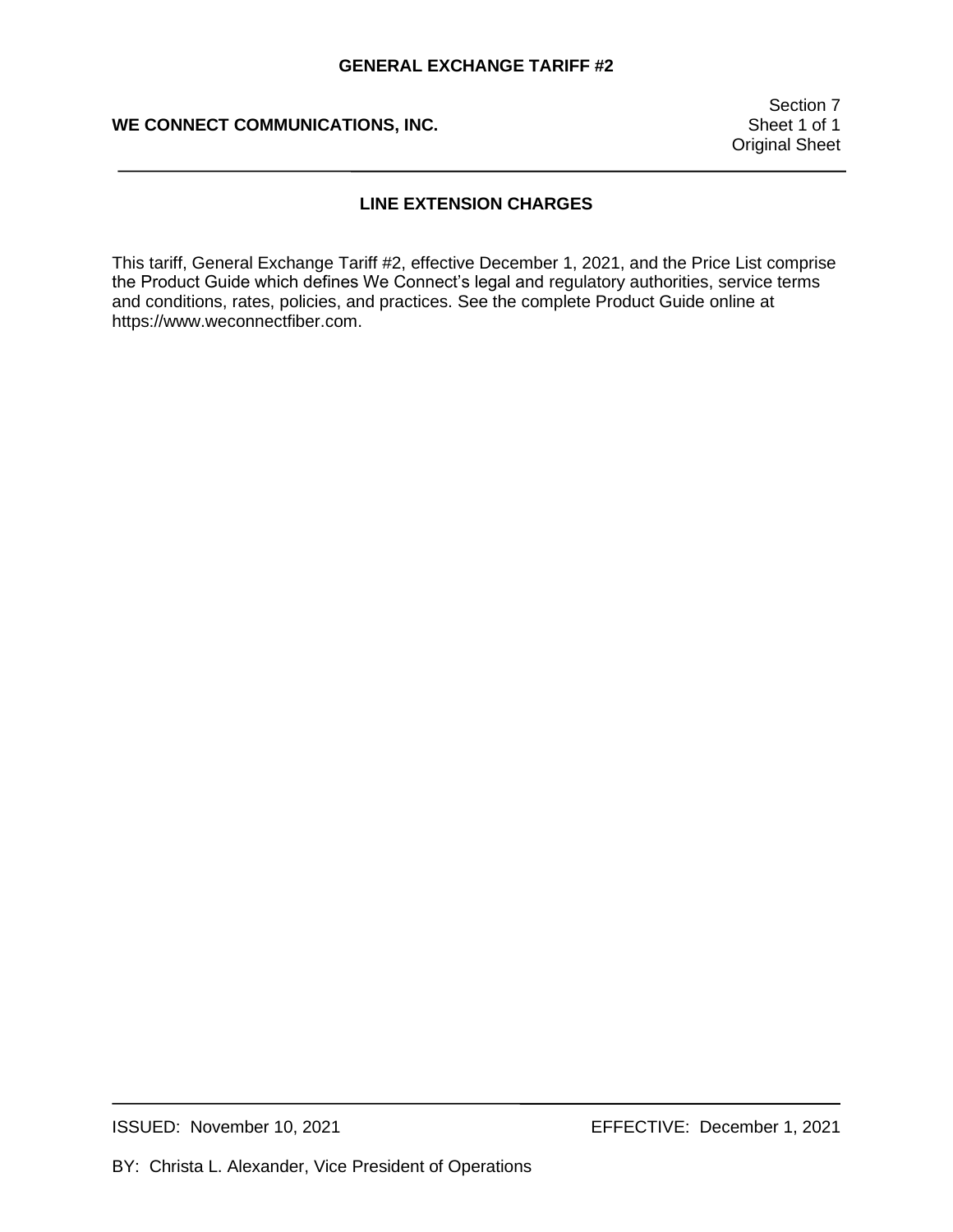Section 8 Original Sheet

## **RULES AND REGULATIONS**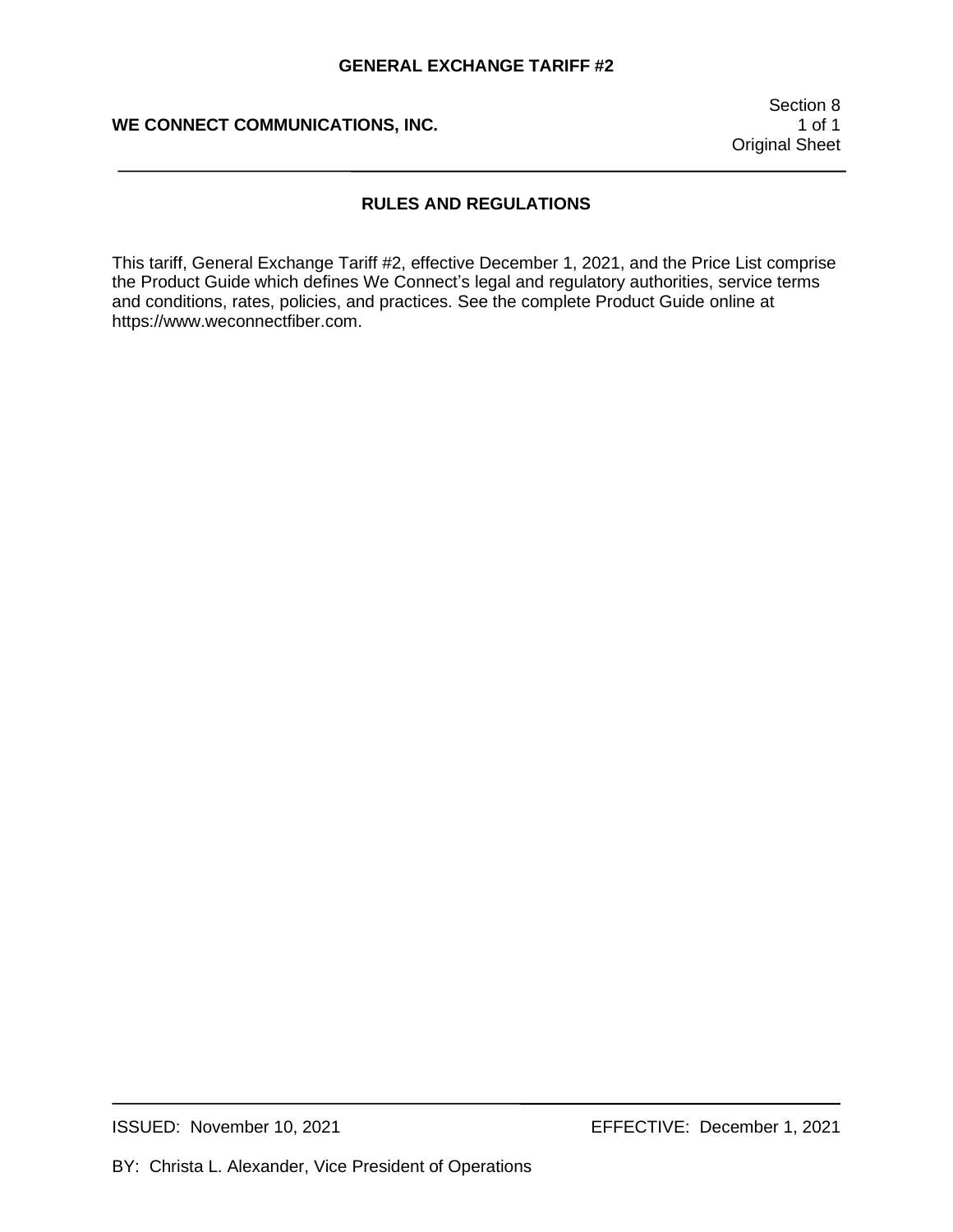Section 9 Original Sheet

## **DEFINITIONS**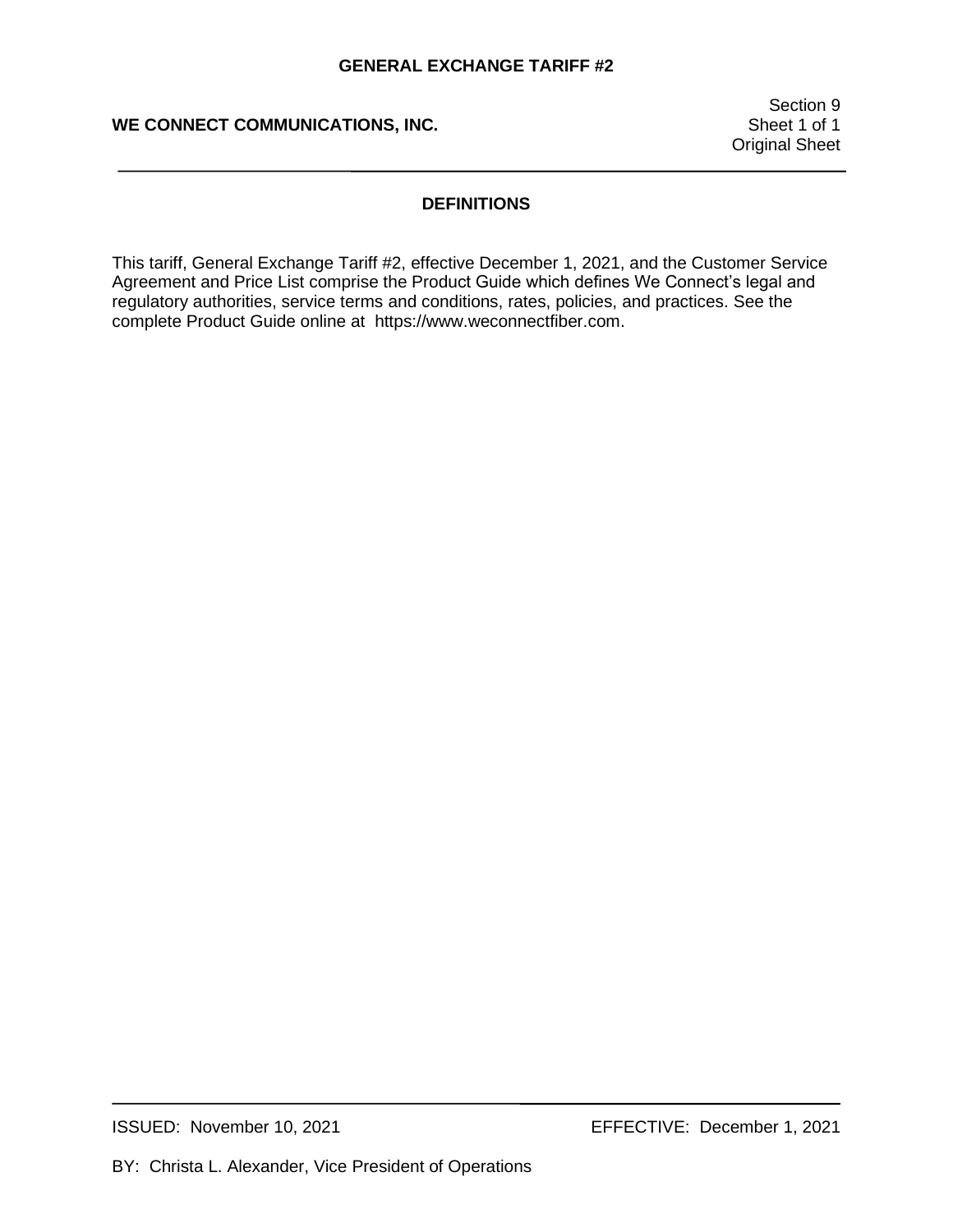# **INTRASTATE INTEREXCHANGE CARRIER ACCESS TARIFF**

The company concurs in the rates, rules, and regulations in effect as of July 1, 1997, of the National Exchange Carrier Association (NECA) Interstate Access Services tariff for interstate use, and makes itself a party to such rates and charges until this concurrence is revoked or canceled by the Company. The Company hereby expressly reserves the right to cancel this statement of concurrence at any time when it appears that such cancellation is in the best interest of the Company subject to the jurisdiction of the Mississippi Public Service Commission as it applies. The NECA Interstate Access Charge Tariff was filed with the FCC by the NECA on behalf of the NECA member companies. (This Company is a member of the NECA.) The traffic sensitive rates and charges shall apply to all terminating traffic transported over BellSouth facilities pursuant to interconnection or resale arrangements between BellSouth and other telecommunications providers. Exceptions to this adoption of the tariff schedules are as follows:

EXCEPTIONS:

- 1) Section 4 End User Charge FCC End User Charges Do Not Apply
- 2) The carrier common line charge is:

|                      | Rate      |
|----------------------|-----------|
| Originating, per MOU | \$0.04280 |
| Terminating, per MOU | \$0.04330 |

The above exceptions and rates will remain in effect until such time the Company implements IntraLATA 1+ Subscription (IntraLATA Toll Dialing Parity) services.

Upon implementation of IntraLATA 1+ Subscription (intraLATA toll dialing parity) by the Company, the rates, rules, and regulations in effect as of July 1, 1997, of the NECA Interstate Access Services tariff will apply for intrastate use. The traffic sensitive rates and charges shall apply to all terminating traffic transported over BellSouth facilities pursuant to interconnection or resale arrangements between BellSouth and other telecommunication providers. Exceptions to this adoption of the tariff schedules are as follows: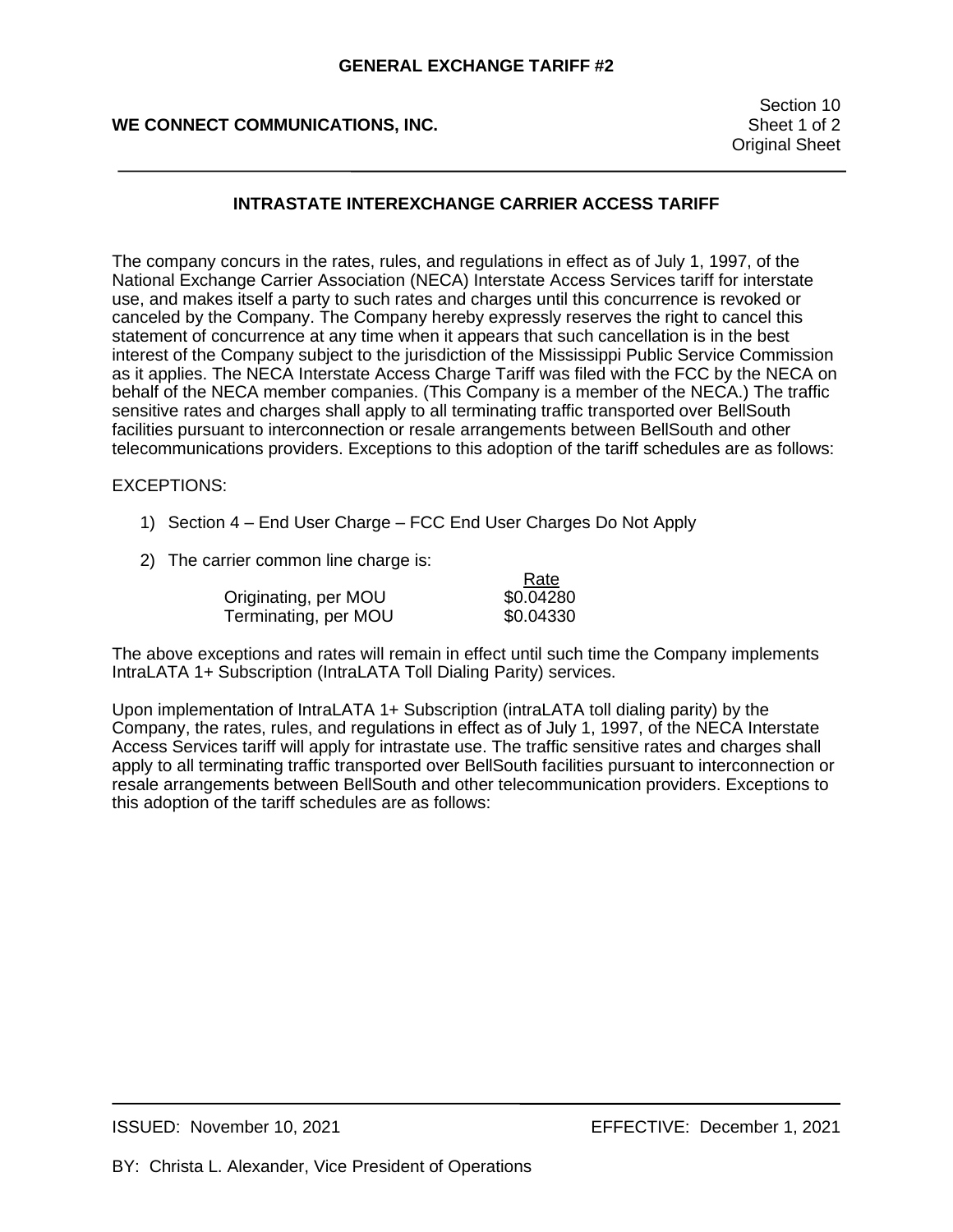### **INTRASTATE INTEREXCHANGE CARRIER ACCESS TARIFF**

#### EXCEPTIONS:

- 1) Section 17.1.2 End User Common Line Charge FCC End User charges do not apply
- 2) Section 17.1.1 Carrier Common Line. The Carrier Common Line charge is:

|    |                                                                                                                                                     | Rates      |
|----|-----------------------------------------------------------------------------------------------------------------------------------------------------|------------|
|    | Originating, per MOU                                                                                                                                | \$0.0428   |
|    | Terminating, per MOU 1                                                                                                                              | \$0.0000   |
| 3) | Section 17.2.3.A Local Switching. The Local Switching rate is:                                                                                      |            |
|    | Local Switching, per Originating MOU                                                                                                                | \$0.040189 |
|    | Local Switching, per Terminating MOU (1)                                                                                                            | \$0.0000   |
| 4) | Residual Interconnection Charge. The rate is:                                                                                                       |            |
|    | Terminating MOU (1)                                                                                                                                 | \$0.00000  |
| 5) | Predesignated Interexchange Carrier (PIC) Change<br>Charge - Submitted using manual methods<br>(one jurisdiction)                                   | \$5.50     |
|    | 6) PIC Submitted using manual methods when both the<br>interLATA PIC and intraLATA PIC selections are<br>changed simultaneously, each jurisdiction. | \$2.75     |

Intrastate Billing and Collection will be provided on a per billed message basis, with full recourse of any uncollectible or unbillable message to the toll carrier at the following rate:

| Per billed message: | \$0.1123 |
|---------------------|----------|
|---------------------|----------|

1 Originating and terminating access rates are filed in compliance with FCC Order 11 161, dated November 18, 2011, 51.505(b)(2) and FCC Order 12-47.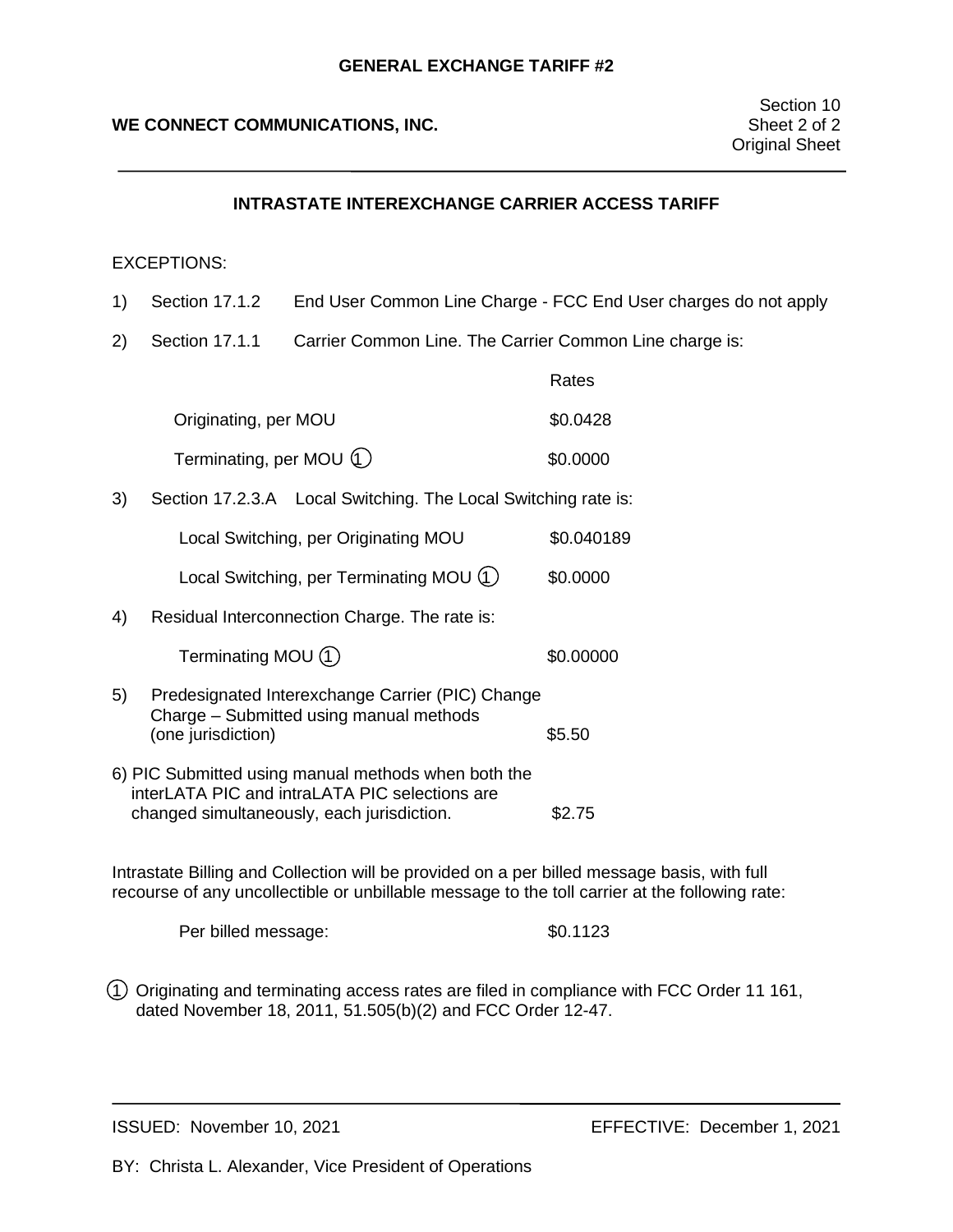Section 11 Original Sheet

# **RESERVED FOR FUTURE USE**